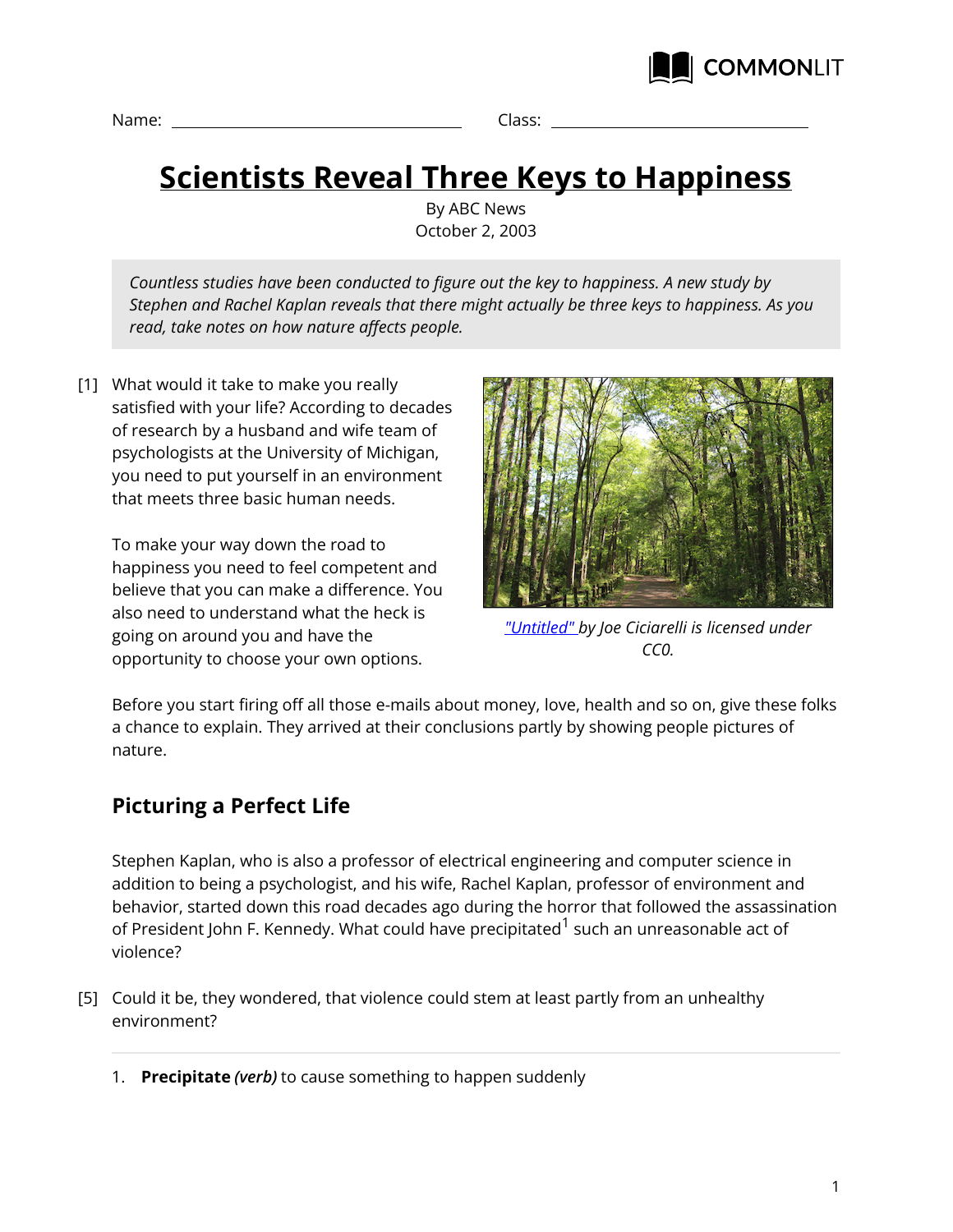

"Some environments bring out the best in people," Stephen Kaplan says. "Others do exactly the opposite. How can you describe an environment that brings out the best in people?"

At that time there was no general consensus among psychologists as to what constituted a healthy environment. But the Kaplans were intrigued by one study that came out about that time suggesting that what people really liked in their lives was a "medium level of complexity."

"We thought that was very odd," Kaplan says, because both he and his wife believed that what people really needed in their lives was exposure to nature. So they set out to find if they were right.

They collected a bunch of photos showing urban scenes in Detroit and scenes of nature. Strangely enough, the urban scenes were shot by an expert photographer and were much better in quality than the scenes of nature, which were shot by a mediocre $^2$  photographer after a dry, dull summer.

[10] Participants in the study were asked to indicate how much they liked each photo.

"With a single exception, every single nature picture was preferred over every single urban picture," Kaplan says. "The one exception was an urban park."

## **Yearning for Mystery**

In the years since, they have repeated that study dozens of times, all over the world, with the same results. One exception is among teenagers who prefer the urban scenes with city lights and things to do over scenes of nature, but Kaplan says they grow out of that stage.

So, why does that tell us anything about what we need for satisfying lives? The answer lies not just in the photos, but in some of the details.

"One of the first things we realized is that even among nature pictures, there's some that people prefer very much to others," says Kaplan, who spoke for both he and his wife during the interview. "It turned out that those were the photos where you could learn more if you walked into the scene."

A trail leading around a tree and disappearing in the distance beckons to the viewer to come in, [15] look around, and learn something. That makes it a much more enticing photo.

"We hadn't realized that landscape architects had figured that out 50 years earlier," Kaplan says.

#### 2. **Mediocre** *(adjective)* not very good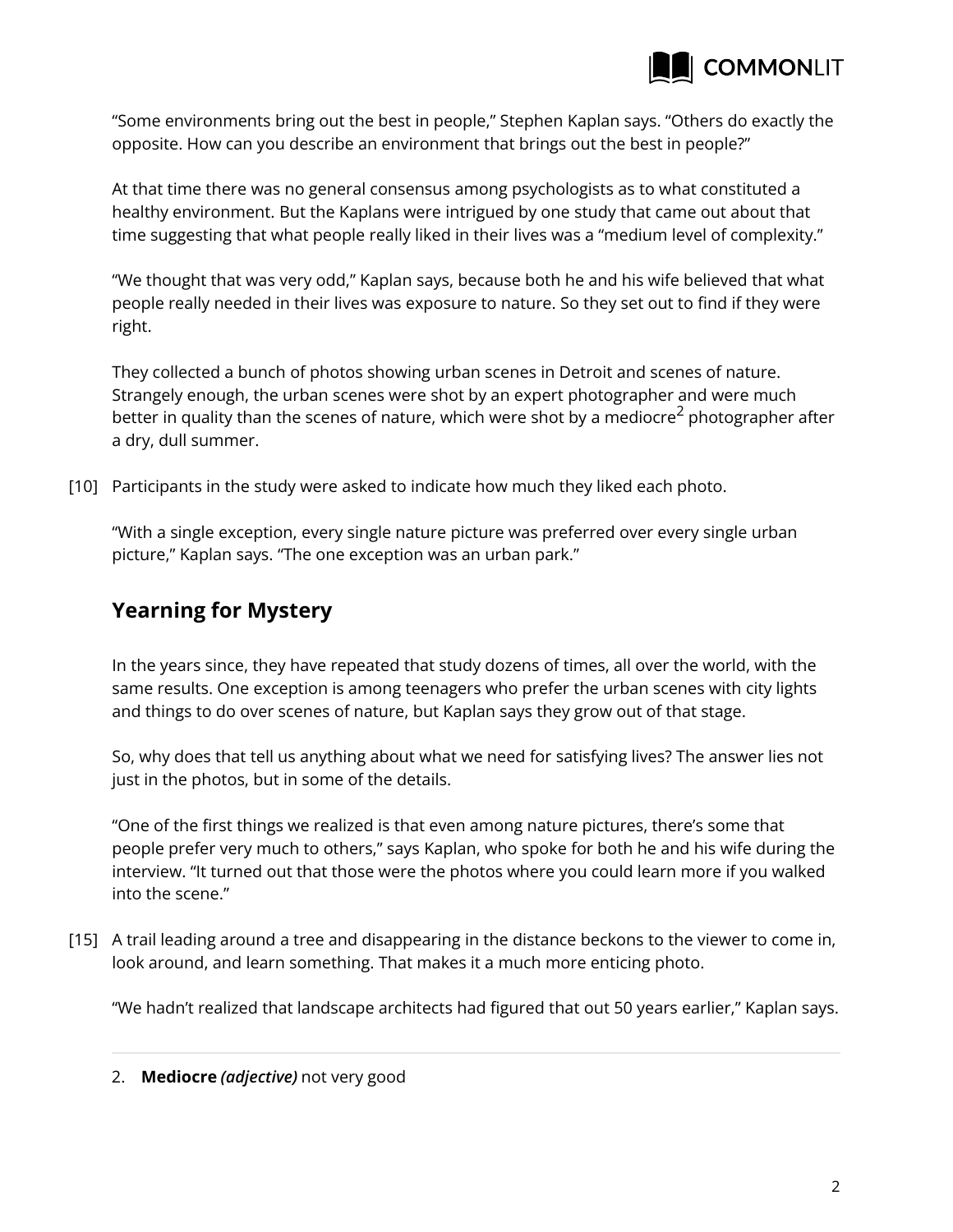

A picture with a little mystery is preferable because "people want to explore, and they want to find things out," he says. Conversely, if they can't understand what's going on, they become very angry. So the pictures told the story of a very basic need among all persons — the need to understand their world and pick their own options as they head on down that trail and around the tree.

### **Is Taking Control a Mistake?**

But for that little adventure to be helpful, Kaplan says, a person needs to believe that his or her life can make a difference. Nothing is more irritating, or frustrating, than the feeling of helplessness, so if you want to make a difference you've got to take control, right?

Not necessarily, the Kaplans believe.

[20] Taking control sometimes can be a bad mistake.

"There's a tremendous number of times when people want things to be under control, but they don't want to control them. That's a tremendous responsibility," Kaplan says.

"So gradually we came to the realization that what people want to do is participate. The opposite of helplessness is being heard. It's playing a part. It's being engaged in the action. Not being ignored." Only then will it be possible for your life to make a difference.

But chances are you're going to be ignored anyway unless others see you as competent and effective, the third step on the Kaplan's road to self fulfillment. And once again, they concluded, nature can play a part.

In a series of studies, the couple demonstrated that an office window that overlooks a natural scene helps people relax, thus fighting off one of the primary threats to competence, mental fatigue. Both energy and job enthusiasm rose among people who had a chance to glance out the window occasionally and see something, even if it was only a single tree.

[25] Nature, the Kaplans suggest, is competency's greatest ally.

#### **Natural Healing**

It even helps when trying to deal with a potentially fatal illness. One of their studies involved cancer patients.

"The first thing they wanted to do when they got their diagnosis was take a ride in the country," Kaplan says.

The study found that spending 20 minutes outdoors each day helped the patients cope with the "mental fatigue" of dealing with all the issues that come along with the cancer.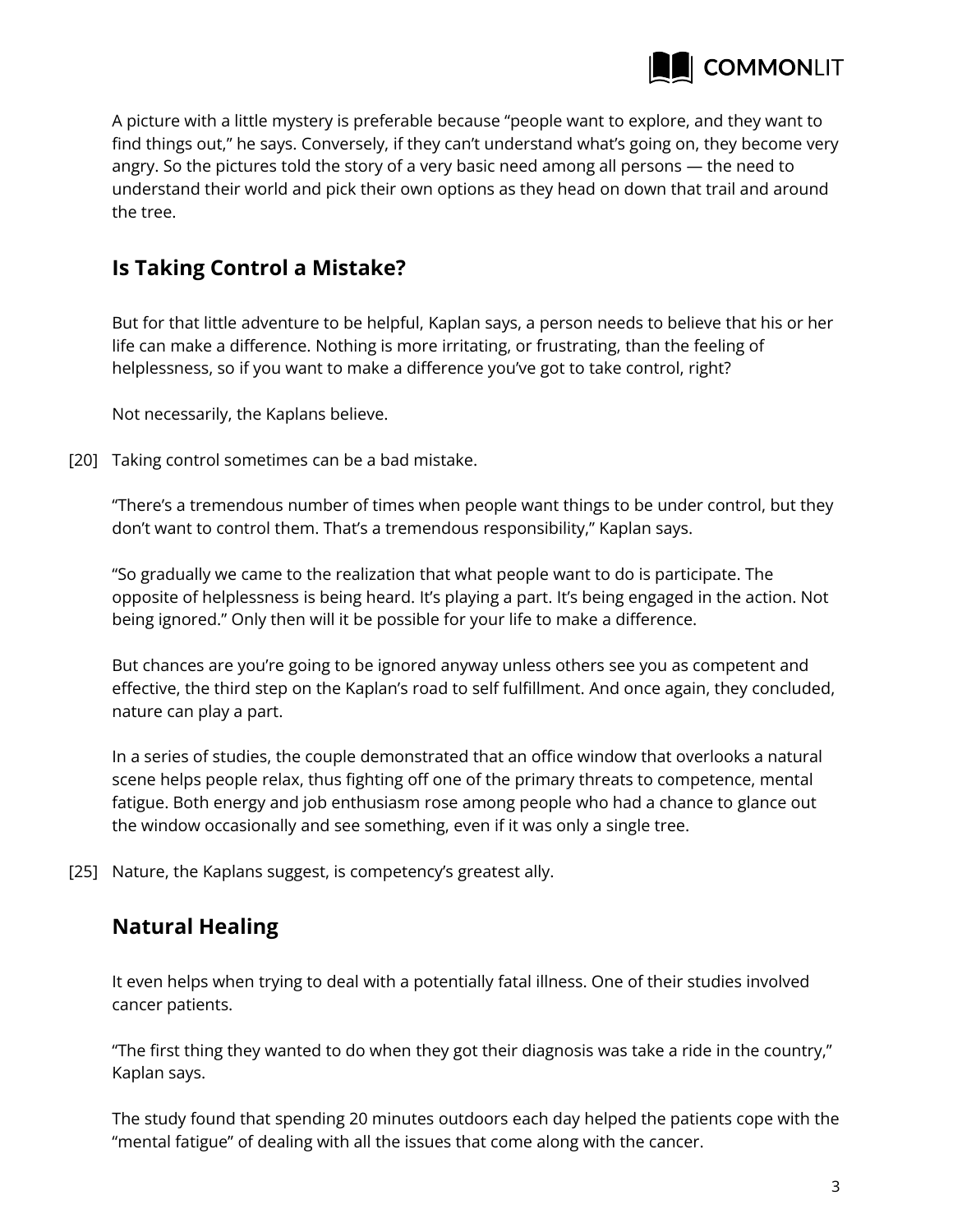

But wouldn't a debilitating disease like cancer be so overwhelming that it would wipe out the three conditions the Kaplans feel are so important? Aren't things like health, love, and even an adequate income also extremely important?

Of course, Kaplan says, but their findings lay the foundation for dealing with all those other [30] issues.

You've got to feel competent, think you can make a difference, and understand what's going on to handle any crisis. And for starters, take a look out the window occasionally.

*["Scientists Reveal Three Keys to Happiness](http://abcnews.go.com/Technology/story?id=99650&page=1)" from [www.abcnews.com,](http://www.abcnews.com/) © ABC News. Reprinted with permission, all rights reserved.*

*Unless otherwise noted, this content is licensed under the [CC BY-NC-SA 4.0 license](https://creativecommons.org/licenses/by-nc-sa/4.0/)*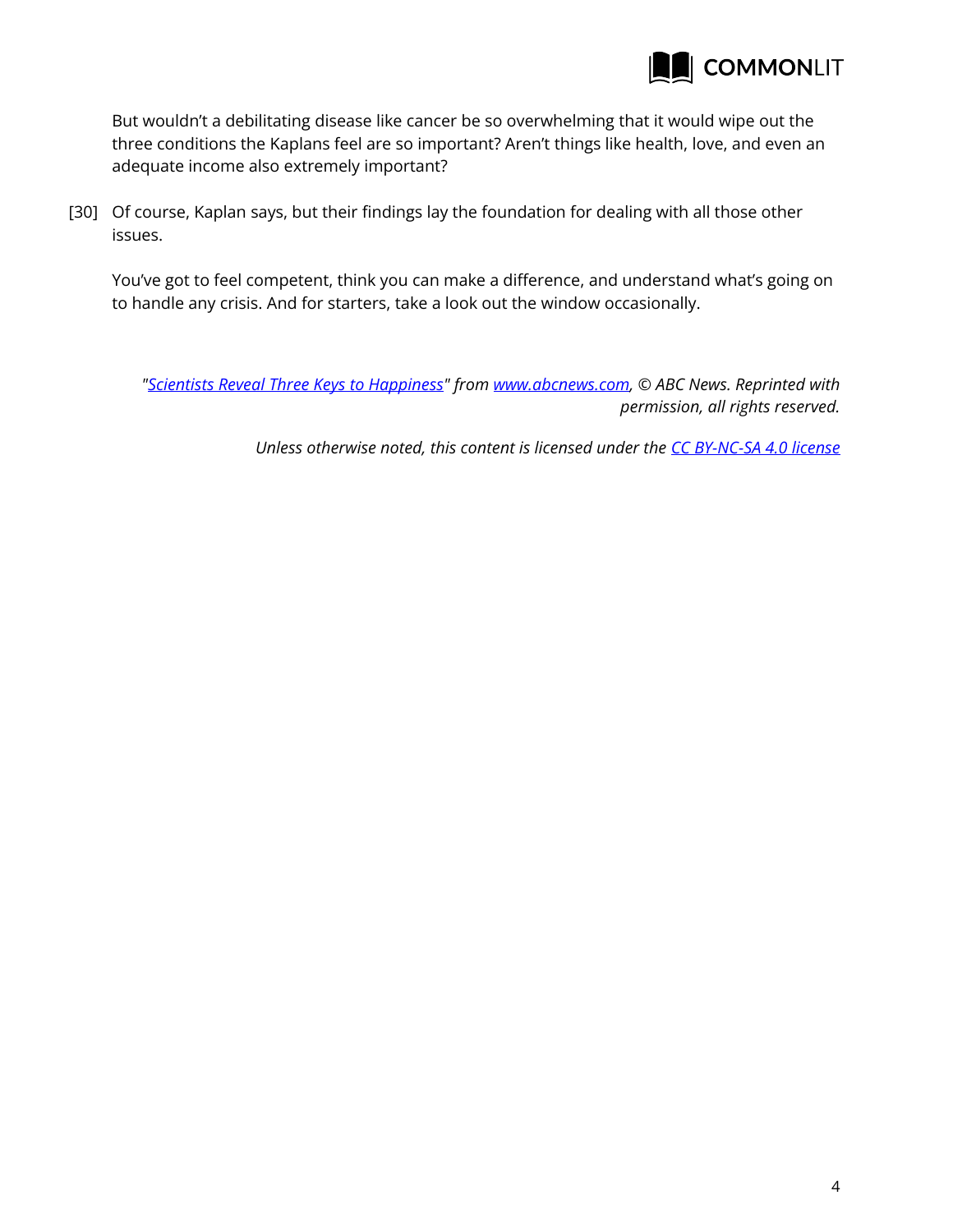

# **Text-Dependent Questions**

#### *Directions: For the following questions, choose the best answer or respond in complete sentences.*

- 1. PART A: Which of the following best identifies the text's main claim about happiness?
	- A. Without opportunities to engage in the natural world, it is extremely unlikely that a person will achieve happiness.
	- B. Happiness and satisfaction are possible when a person has the chance to make choices in an environment they feel comfortable navigating.
	- C. Humans require complete control over their environment and lives to achieve optimum happiness.
	- D. It is difficult to achieve the other two keys to happiness if a person doesn't feel like they are making a difference in the world.
- 2. PART B: Which detail from the text best supports the answer to Part A?
	- A. "To make your way down the road to happiness you need to feel competent and believe that you can make a difference. You also need to understand what the heck is going on around you and have the opportunity to choose your own options." (Paragraph 2)
	- B. "But the Kaplans were intrigued by one study that came out about that time suggesting that what people really liked in their lives was a 'medium level of complexity.'" (Paragraph 7)
	- C. "In a series of studies, the couple demonstrated that an office window that overlooks a natural scene helps people relax, thus fighting off one of the primary threats to competence, mental fatigue." (Paragraph 24)
	- D. "But wouldn't a debilitating disease like cancer be so overwhelming that it would wipe out the three conditions the Kaplans feel are so important?" (Paragraph 29)
- 3. What does the following quotation reveal about the author's perspective? "Before you start firing off all those e-mails about money, love, health and so on, give these folks a chance to explain." (Paragraph 3)
	- A. The author assumes that readers have their own opinions about the keys to happiness.
	- B. The author expects readers to ignore the evidence provided by the Kaplans about the keys to happiness.
	- C. The author disagrees with the widely held belief that money, love, and health are the keys to happiness.
	- D. The author thinks that readers should reach out to the Kaplans directly to provide feedback about the study.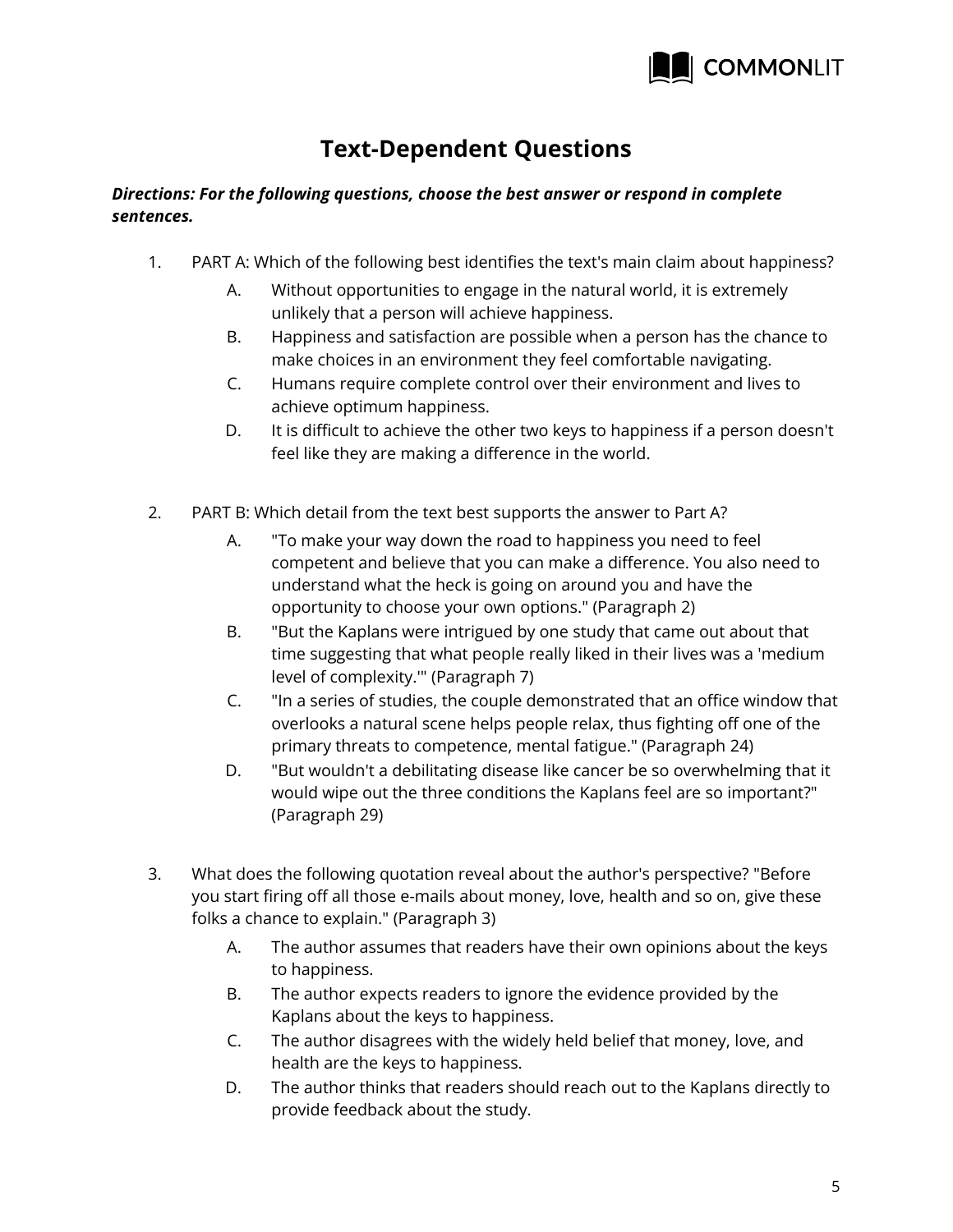

- 4. How does paragraph 9 contribute to the author's explanation of the Kaplans' studies?
	- A. It shows that the Kaplans' study was not conducted fairly.
	- B. It emphasizes how much people prefer nature over urban settings.
	- C. It proves that people prefer professional photos.
	- D. It shows how people are most interested in average photos.
- 5. How do the Kaplans support their claim about the positive effects of nature?